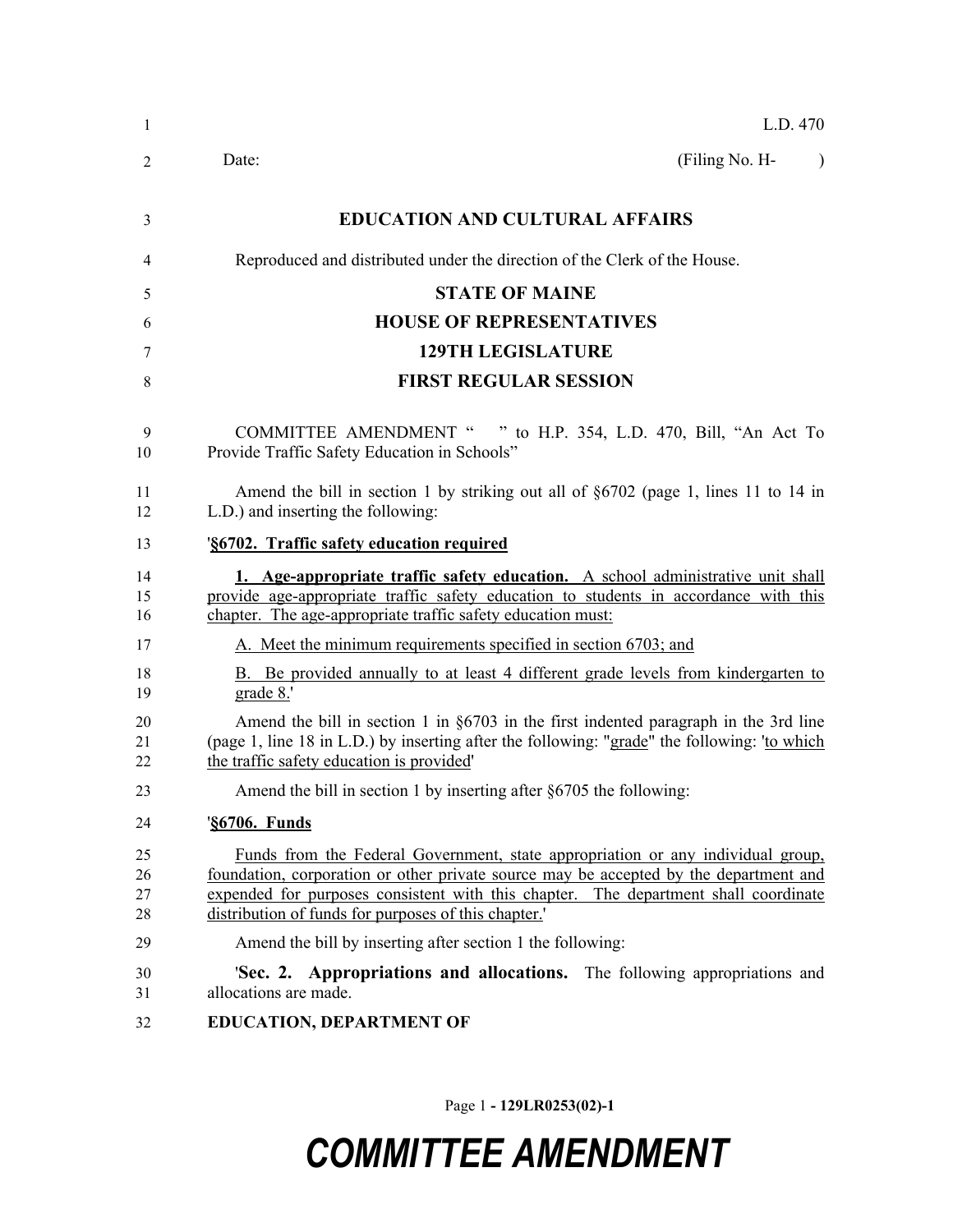COMMITTEE AMENDMENT " " to H.P. 354, L.D. 470

### **Traffic Safety Education - Mandate N304**

 Initiative: Provides one-time funds representing 90% of the cost to school administrative units to provide age-appropriate traffic safety education to at least 4 different grade levels from kindergarten to grade 8. Funds appropriated for this purpose do not lapse at the end of fiscal year 2019-20 but must be carried over into fiscal year 2020-21 to be used for the same purpose. Funds remaining at the end of fiscal year 2020-21 lapse to the General Fund.

| Q        | <b>GENERAL FUND</b>       | 2019-20  | 2020-21 |
|----------|---------------------------|----------|---------|
|          | All Other                 | \$69,545 | \$0     |
| 10<br>11 | <b>GENERAL FUND TOTAL</b> | \$69,545 | \$0     |

- **Traffic Safety Education Fund N305**
- Initiative: Provides base allocations in the event that funds are received from private sources to support traffic safety education in schools.

| 15<br>16 | <b>OTHER SPECIAL REVENUE FUNDS</b><br>All Other | 2019-20<br>\$500 | 2020-21<br>\$500 |
|----------|-------------------------------------------------|------------------|------------------|
| 17       |                                                 |                  |                  |
| 18       | OTHER SPECIAL REVENUE FUNDS TOTAL               | \$500            | \$500            |

### **Traffic Safety Education Fund N305**

 Initiative: Provides base allocations in the event that funds are received from federal sources to support traffic safety education in schools.

| 22 | FEDERAL EXPENDITURES FUND       | 2019-20 | 2020-21 |
|----|---------------------------------|---------|---------|
| 23 | All Other                       | \$500   | \$500   |
| 24 |                                 |         |         |
| 25 | FEDERAL EXPENDITURES FUND TOTAL | \$500   | \$500   |
|    |                                 |         |         |

| 26 | <b>EDUCATION, DEPARTMENT OF</b>    |              |              |
|----|------------------------------------|--------------|--------------|
| 27 | <b>DEPARTMENT TOTALS</b>           | 2019-20      | 2020-21      |
| 28 |                                    |              |              |
| 29 | <b>GENERAL FUND</b>                | \$69,545     | \$0          |
| 30 | <b>FEDERAL EXPENDITURES FUND</b>   | <b>\$500</b> | <b>\$500</b> |
| 31 | <b>OTHER SPECIAL REVENUE FUNDS</b> | <b>\$500</b> | <b>\$500</b> |
| 32 |                                    |              |              |
| 33 | DEPARTMENT TOTAL - ALL FUNDS       | \$70,545     | \$1,000      |
| 34 |                                    |              |              |

 Amend the bill by relettering or renumbering any nonconsecutive Part letter or section number to read consecutively.

Page 2 **- 129LR0253(02)-1**

## *COMMITTEE AMENDMENT*